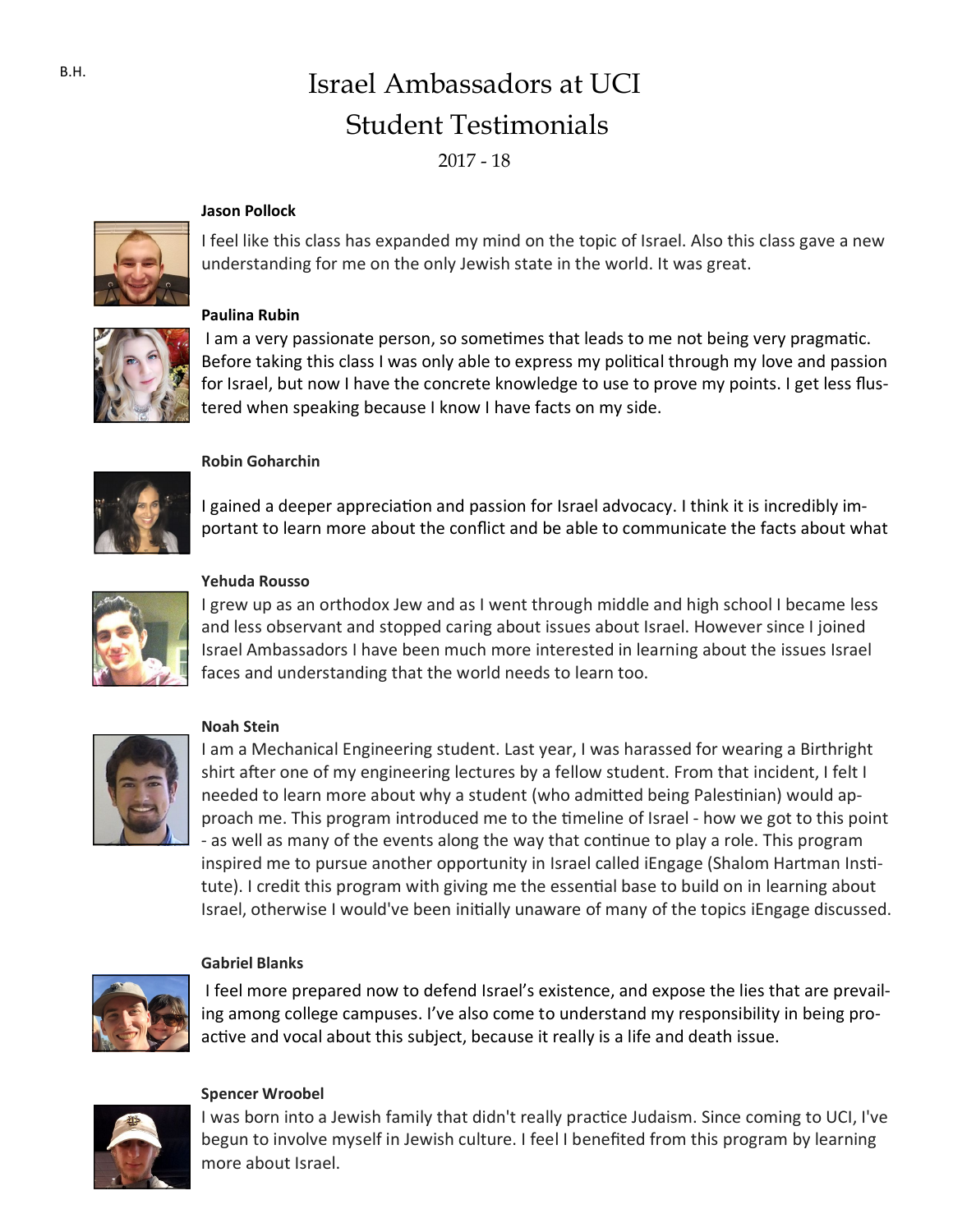

#### **Lev Vinogradov**

I benefited from this program by learning outside perspectives on Israel from people who do not have to care about it as much as I do. I learned a few ways how to make supporting Israel a cause that anyone be interested in, even if they're not Jewish. I learned a few ways how to make supporting Israel a cause that anyone be interested in, even if they're not



### **Liora Wolder**

I always wanted to know about Israel and when ever I was exposed to people with opposite beliefs, I wanted to partake in a conversation about it but never knew the facts to do so. After taking the class I now feel comfortable to stand up for what I believe in and try educate others about this issue.



### **Eliana Meyer**

Through this program I was able to amass both new and familiar knowledge, and instructed on the best ways to approach those who are antagonistic towards Israel and her supporters.



#### **Ariel Berdugo**

it was important to me to learn the history of the conflict so that i could have a better grasp of the issue. I plan on using my knowledgw to advocate for israel on campus and elsewhere.



# **Emelie Mendelsohn**

I have already used many of the facts I learned in this class when approached about the topic.



### **Adam Liberman**

This class has allowed me to understand the facts about the plight Israel is in and ways to engage in conversations against people fighting against israle.



### **Yasmin Malekzadeh**

It was interesting to gain knowledge about Israel and to be able to discuss topics in this class with the other students. It was eye opening and I really enjoyed it.

# **Pele Schramm**



I frequently get asked about Israel, and often about my thoughts and knowledge on the conflict. While I've done a lot of research on the matter independently I gained additional knowledge from this program and a new perspective on how to talk about the topic.